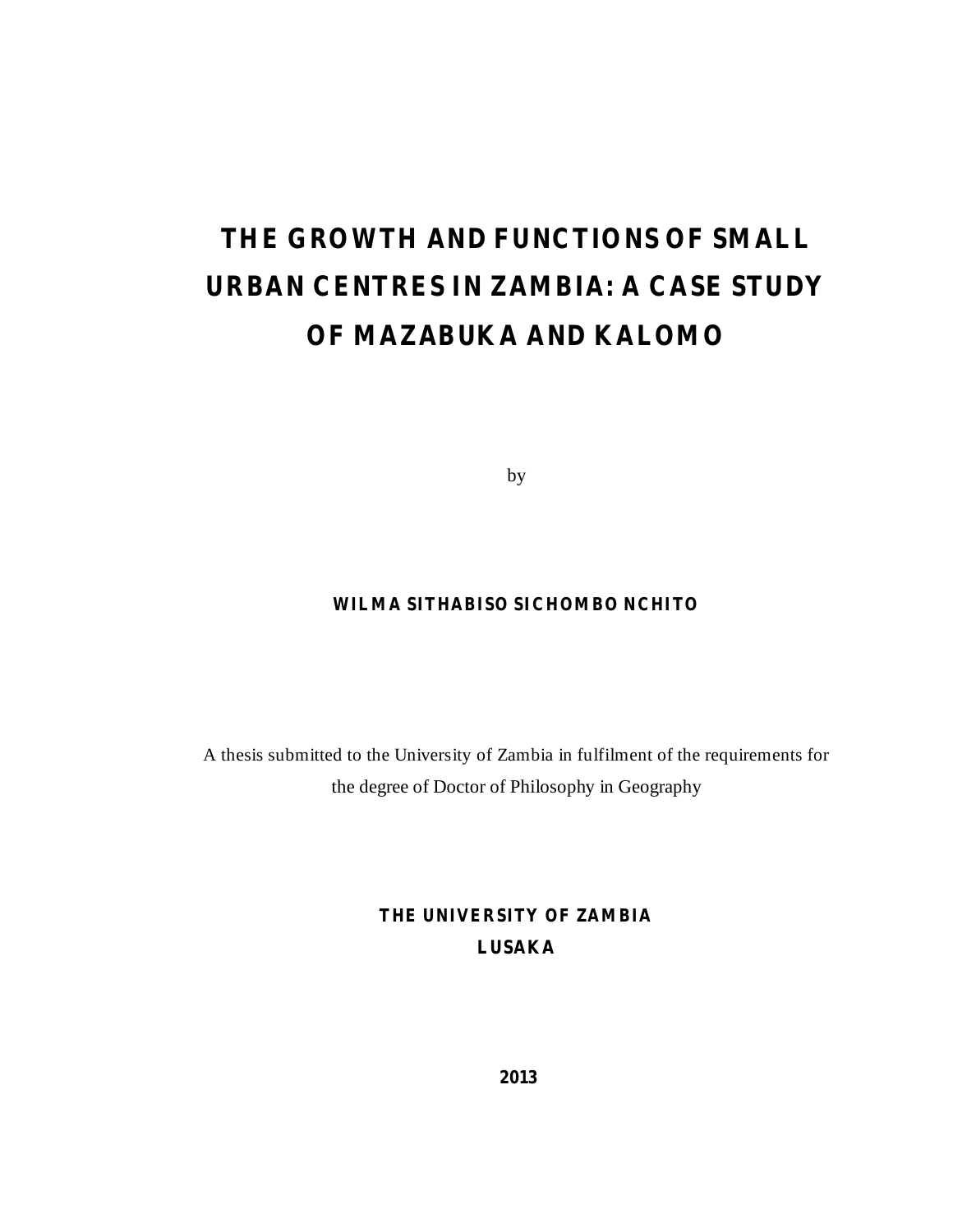© 2013 by Wilma Sithabiso Sichombo Nchito. No part of this thesis may be reproduced, stored in a retrieval system, or transmitted in any form or by any means, electronic, mechanical, photocopying, recording or otherwise, without permission of the copyright owner. All rights reserved.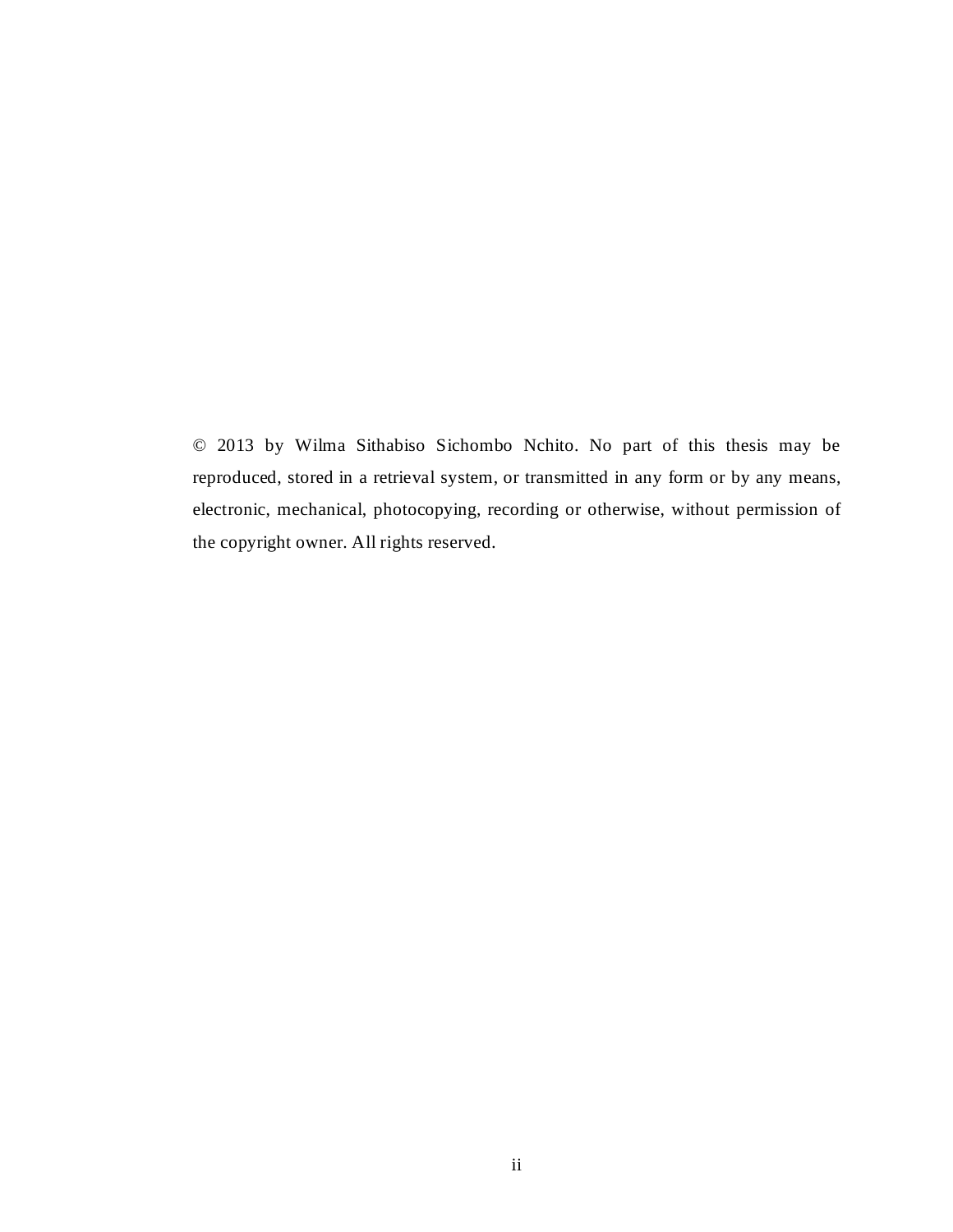### **DECLARATION**

I, Wilma Sithabiso Sichombo Nchito, declare that this thesis is a representation of my work. It has not previously been submitted for a degree, diploma or other qualification at this or any other University. All published work or material from other sources incorporated in this thesis have been specifically acknowledged and adequate reference thereby given.

| Signature: |   |
|------------|---|
| Name       | ٠ |
| Date       |   |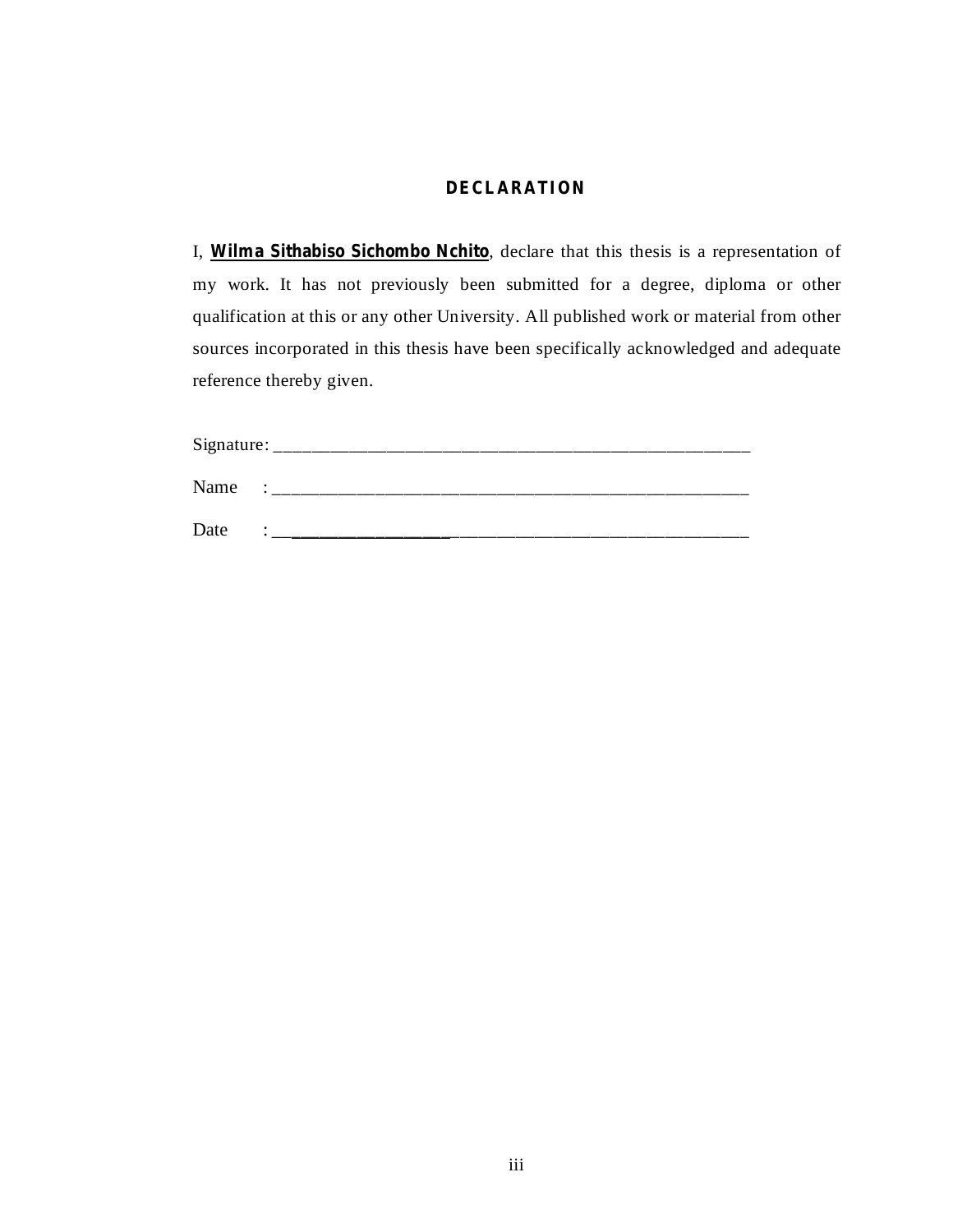#### **ABSTRACT**

This study is an analysis of Mazabuka and Kalomo, two small towns in Zambia. The study presents a historical baseline study in order to outline the growth of the towns. These small urban centres have experienced growth from the time they were created and it is the nature and quality of this growth that needs to be understood. The functional aspects of the towns are examined by considering the expansion of the most prominent economic sector which is the retail sector from the time they were established to the time of the study. The role of Mazabuka and Kalomo in terms of rural-urban linkages is also presented in the study with the transport sector and movement of shoppers. The study examines the growth or lack of it in terms of existing policies in the country. A survey was carried out in the two towns and data was collected using interview schedules to obtain information from shoppers, central business district entities, seasonal workers and transporters found in the two towns. Structured interviews were held with council officials and other key informants in both towns. The findings from the study show that the urban growth has been in phases and has inadvertently been affected by government policies. The study findings also show that the rural population still depends on the nearest small town and distance is not a deterrent as there are few alternatives in the rural areas. This indicates that small urban areas are important for rural development. Government policies such as decentralization should focus on small town development in order to develop rural areas. The presence of large private sector activities will increase the rate of growth and the initial investment is needed to drive small town growth. This study found that liberalization of the economy led to an initial downturn in retail activities but this was overturned after a period. As a result Mazabuka and Kalomo have both experienced gradual but increased investments in the retail sector. This investment can be in the agricultural or retail sectors as the study findings revealed in the case of Mazabuka. In Kalomo, where the level of capital investment has historically been low, the growth has been slower. This is an indication that there are differences in functional complexities and capacities which will need to be taken into consideration during the process of decentralization. The increasing importance of small individually owned retail outlets in small towns was also studied and noted as was the importance of the private sector in transportation. On the whole, the study presents unprecedented geographical and historical baseline aspects of urbanization in Zambia. In analysing the evolution of Mazabuka and Kalomo, the study outlines the process of colonial urban development and explains the impact on this historical context on current developments. In conclusion, the study found that these small towns have grown at different rates due to differences in existing infrastructure and different responses to economic policies. It also found that, small towns such as Mazabuka and Kalomo act as central places offering higher order goods to their hinterland. In this case the consumers came from a radius beyond what would be expected in the Central Place Theory but this is due to the lack of secondary settlements. Despite small towns not being able to provide adequate services, the study findings show that they still present a level of urban concentration which is able to generate economic growth and employment.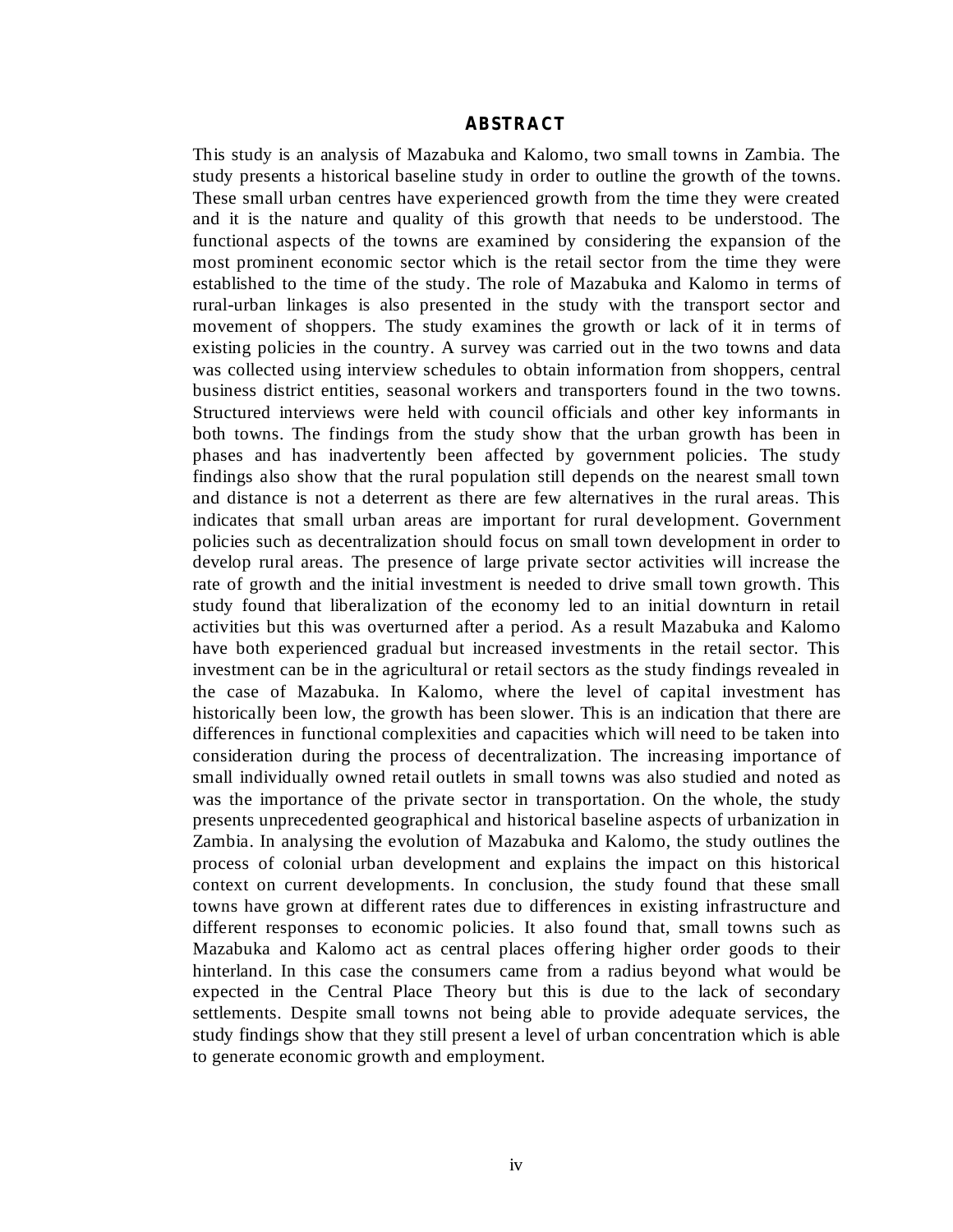### *DEDICATION*

*TO Mutembo , the love of my life, for the constant encouragement.*

*Twapelwa, Mutende, Langila and Buseko, my precious children, for sacrificing the time I should have spent with you but spent working on this thesis.*

*and*

*Denis and Leah Sichombo , dad and mom, for having had unwavering faith in what I could achieve in life and for teaching me to put God first in all that I do.*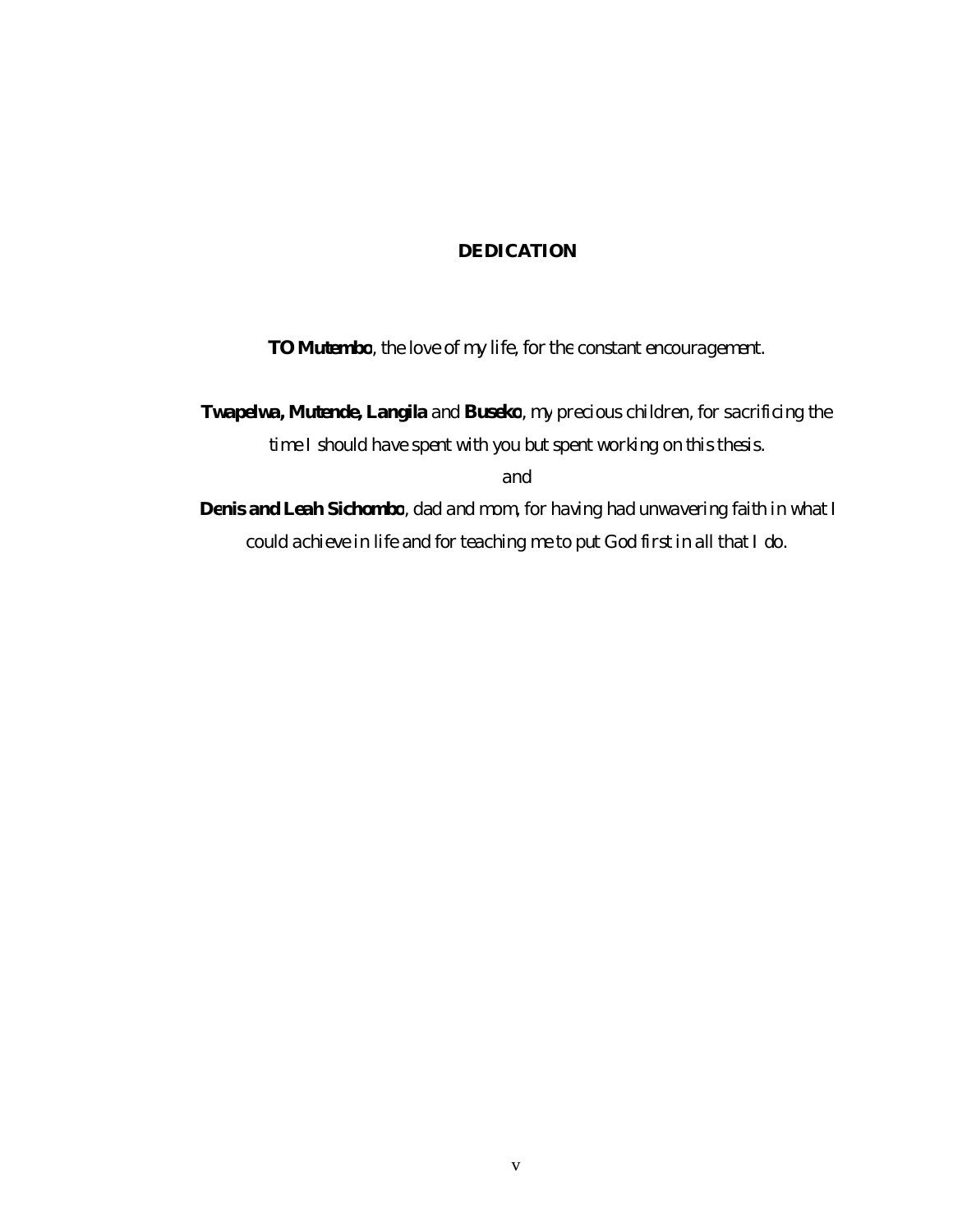#### **ACKNOWLEDGEMENTS**

My initial thanks go to my supervisor, Dr. Mark Chonzi Mulenga and my cosupervisor, Professor Garth Andrew Myers, for the timely academic advice, support and sacrifices they made in order to see this process through. The encouragement and input I received from them is priceless. I have been able to publish part of Chapter Six in *Environment and Urbanization*, Vol. 22 No. 1 in 2010 through their guidance.

Amongst my other academic mentors I must thank Professor Karen Tranberg-Hansen for the long chats we had yearly throughout the whole process which helped me keep my head above the water! I can not forget Professor Etienne Nel who providentially was there at the beginning and at the end offering suggestions and advice for which I am so grateful. Thank you both for the books and articles you gave me.

I would also like to thank my husband Mutembo Nchito, who in his own way constantly encouraged me throughout. I would not have managed without his emotional and financial support. Thank you for your love which urged me on and for being so understanding. Thanks should also go to my children Twapelwa, Mutende, Langila and Buseko for staying out of my way when I asked you to. Langila and Buseko, who were born during this work, I hope I can make up for the lost time. I thank all of you for putting up with my absences and the long hours I spent on this thesis.

To Dr. Gina Nyirenda Chowa, thanks for ordering and sending me the multitude of books I requested for. What would I have done without you?

Thanks must go to the School of Natural Sciences and the former Dean Prof. Samuel F. Banda for the material and emotional assistance rendered. I also must extend my gratitude to the University of Zambia for granting me paid study leave and for helping me with some of the funding I used for the field work which has culminated into this Ph.D thesis. To my colleagues in the Geography Department who supported me in various ways through out this process I say *'ndalumba maningi'*. Special thanks go to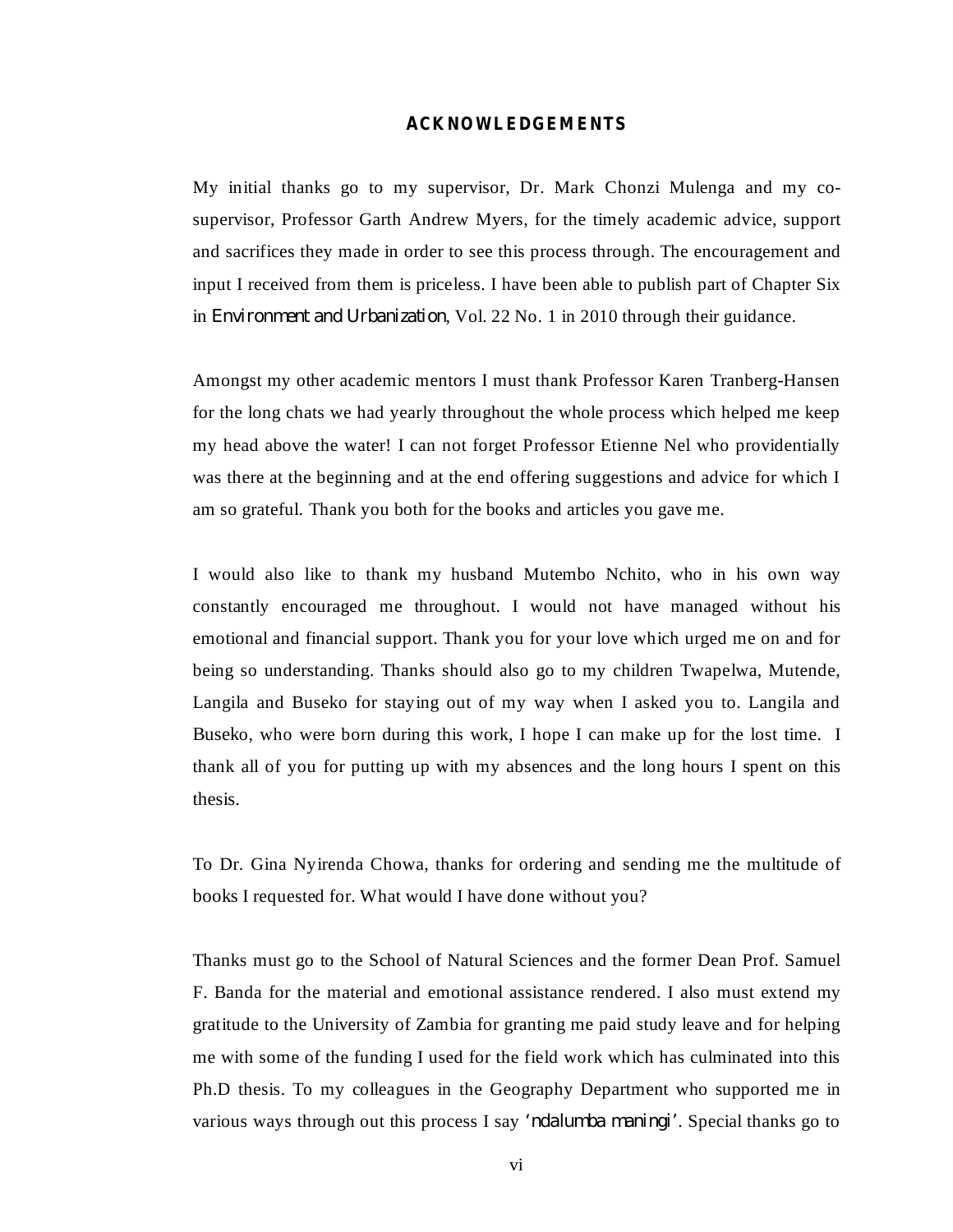Mr. Joseph Chalila, Chief Cartographer, for transforming my rough map work into something 'spectacular'.

I am also grateful to my assistants in the field, Gilbert Zulu, Kelvin Munjile, Mendai Imasiku, Harriet Musukwa, Julie Munsaka and Mweetwa K. Muchindu and the drivers Mr. Kakote and Mr. Phiri who worked hard and co-operated with me, making my fieldwork much easier.

My final thanks go to all the respondents; that is, the shoppers, migrants, shop keepers and transporters who took time to answer the questions put to them patiently, to council officials in the two towns and other key stakeholder who were interviewed.

May God Bless you all!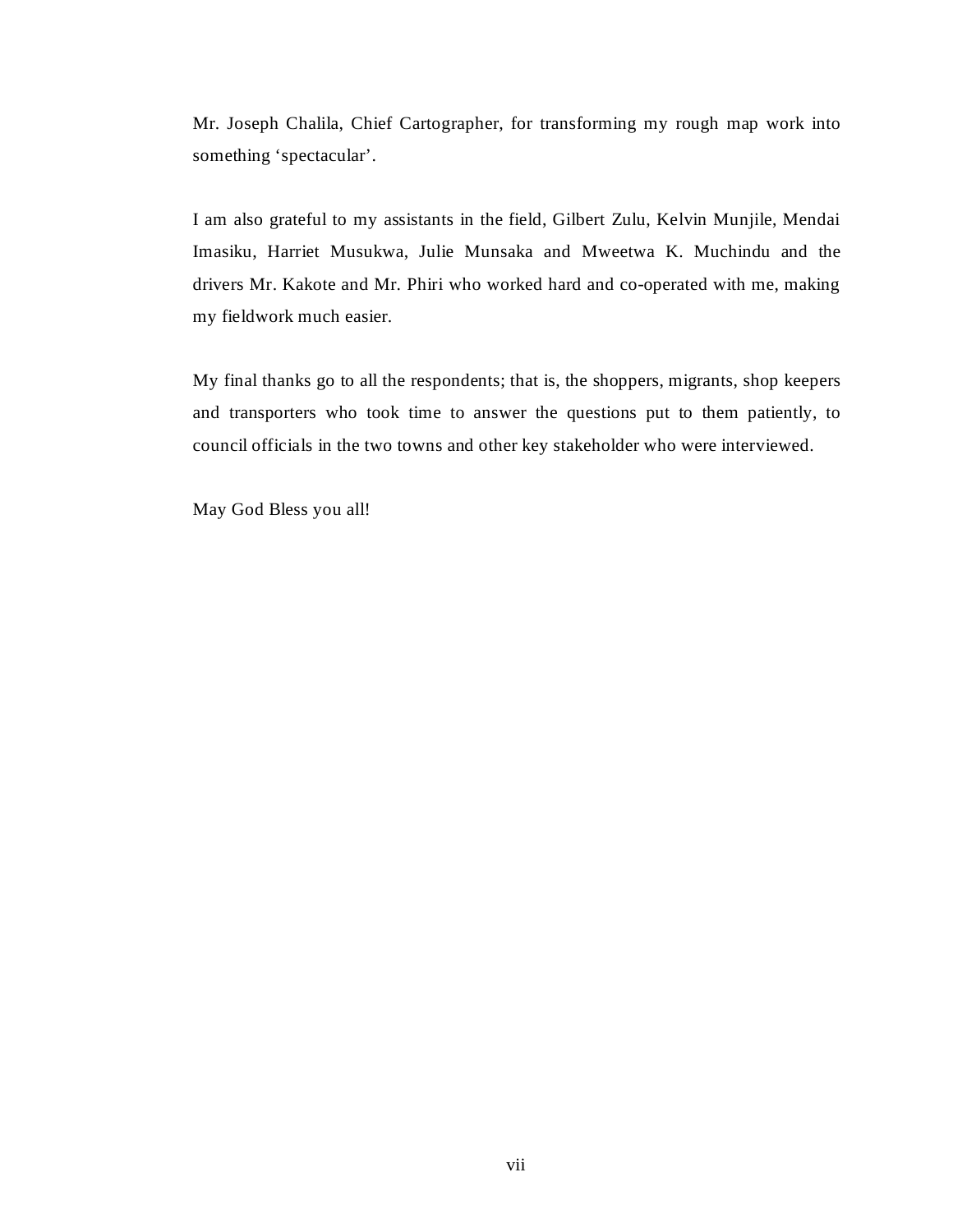# **TABLE OF CONTENTS**

|               | <b>CHAPTER ONE</b>                                                           |  |
|---------------|------------------------------------------------------------------------------|--|
|               |                                                                              |  |
| 1.1           |                                                                              |  |
| 1.2           |                                                                              |  |
|               |                                                                              |  |
| 1.4           |                                                                              |  |
|               |                                                                              |  |
|               |                                                                              |  |
|               |                                                                              |  |
|               |                                                                              |  |
|               |                                                                              |  |
|               | <b>CHAPTER TWO</b>                                                           |  |
|               |                                                                              |  |
|               |                                                                              |  |
|               | <b>LITERATURE REVIEW:</b>                                                    |  |
|               | <b>SMALL TOWNS IN REGIONAL DEVELOPMENT  20</b>                               |  |
| 2.1           |                                                                              |  |
| 2.2           |                                                                              |  |
| 2.3           | Small Towns and Bottom up and other alternative approaches  27               |  |
|               |                                                                              |  |
|               |                                                                              |  |
|               |                                                                              |  |
| 2.4           |                                                                              |  |
|               | 2.4.1                                                                        |  |
|               |                                                                              |  |
| $2.5^{\circ}$ |                                                                              |  |
|               | The role of small towns in pre independence regional development 48<br>2.5.1 |  |
|               | Small towns and post-independence regional development<br>2.5.2              |  |
|               |                                                                              |  |
|               | 2.5.2.1 First National Development Plan - 1966-1979                          |  |
|               |                                                                              |  |
|               | Second National Development Plan - 1972-197654<br>2.5.2.2                    |  |
|               | 2.5.2.3 Third National Development Plan - 1979-1983 55                       |  |
|               |                                                                              |  |
|               |                                                                              |  |
| 2.6           |                                                                              |  |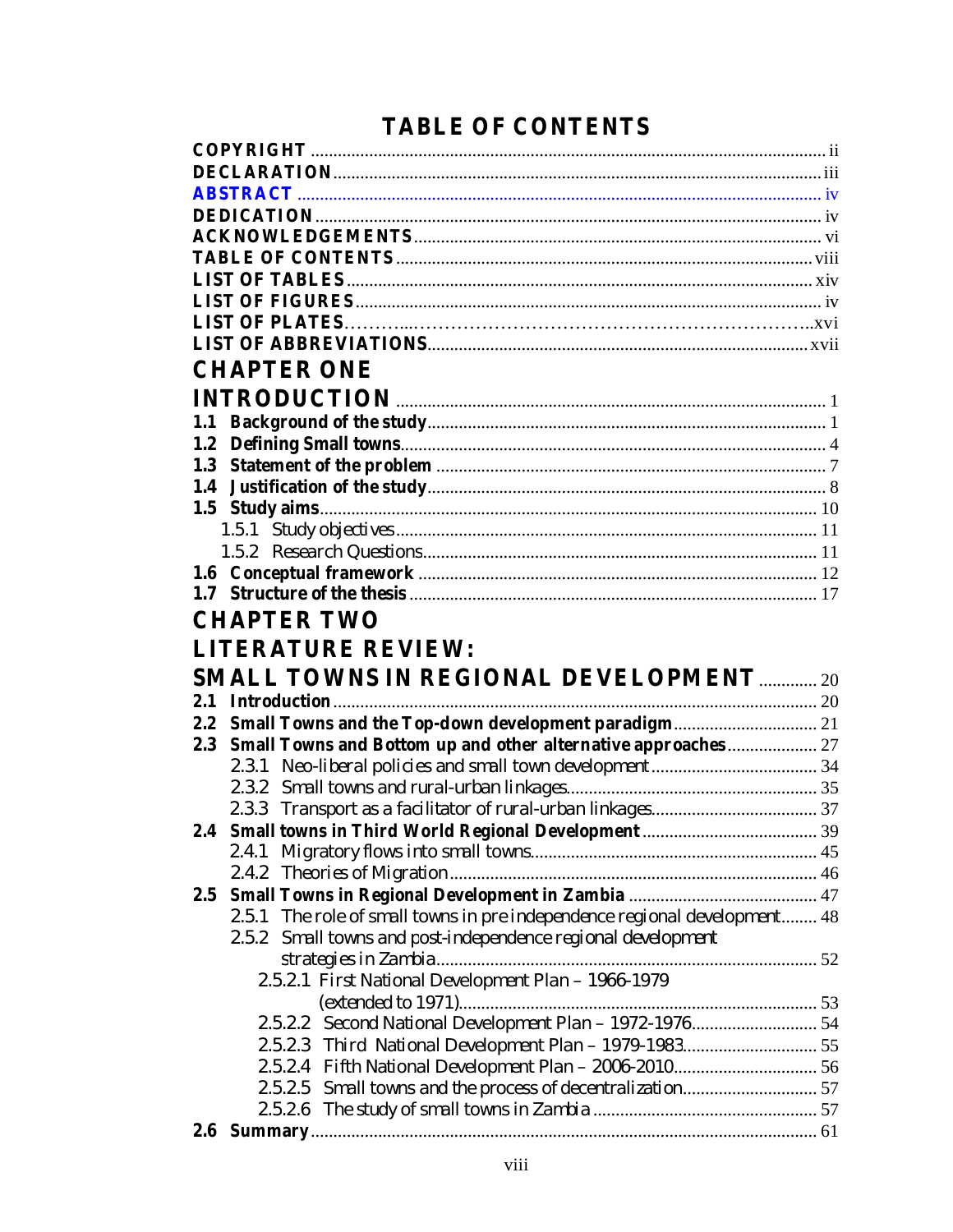# **CHAPTER THREE**

| 3.1 |                                                                  |  |
|-----|------------------------------------------------------------------|--|
| 3.2 |                                                                  |  |
| 3.3 |                                                                  |  |
| 3.4 |                                                                  |  |
|     |                                                                  |  |
|     | 3.4.1.1                                                          |  |
|     |                                                                  |  |
|     |                                                                  |  |
|     |                                                                  |  |
|     |                                                                  |  |
|     |                                                                  |  |
|     |                                                                  |  |
|     |                                                                  |  |
|     | <b>CHAPTER FOUR</b>                                              |  |
|     | CONTEXTUALIZING MAZABUKA AND KALOMO IN                           |  |
|     |                                                                  |  |
| 4.1 |                                                                  |  |
| 4.2 | Historical background to urbanization in Southern Province  76   |  |
|     | 4.2.1                                                            |  |
|     |                                                                  |  |
|     |                                                                  |  |
|     |                                                                  |  |
| 4.3 |                                                                  |  |
|     |                                                                  |  |
|     |                                                                  |  |
| 4.4 |                                                                  |  |
|     |                                                                  |  |
|     |                                                                  |  |
|     | 4.4.3                                                            |  |
|     |                                                                  |  |
|     |                                                                  |  |
| 4.5 | Social, Economic and Political Aspects of Southern Province  102 |  |
|     | 4.5.1                                                            |  |
|     |                                                                  |  |
|     |                                                                  |  |
|     |                                                                  |  |
|     |                                                                  |  |
|     |                                                                  |  |
|     |                                                                  |  |
|     |                                                                  |  |
| 4.6 |                                                                  |  |
| 4.7 |                                                                  |  |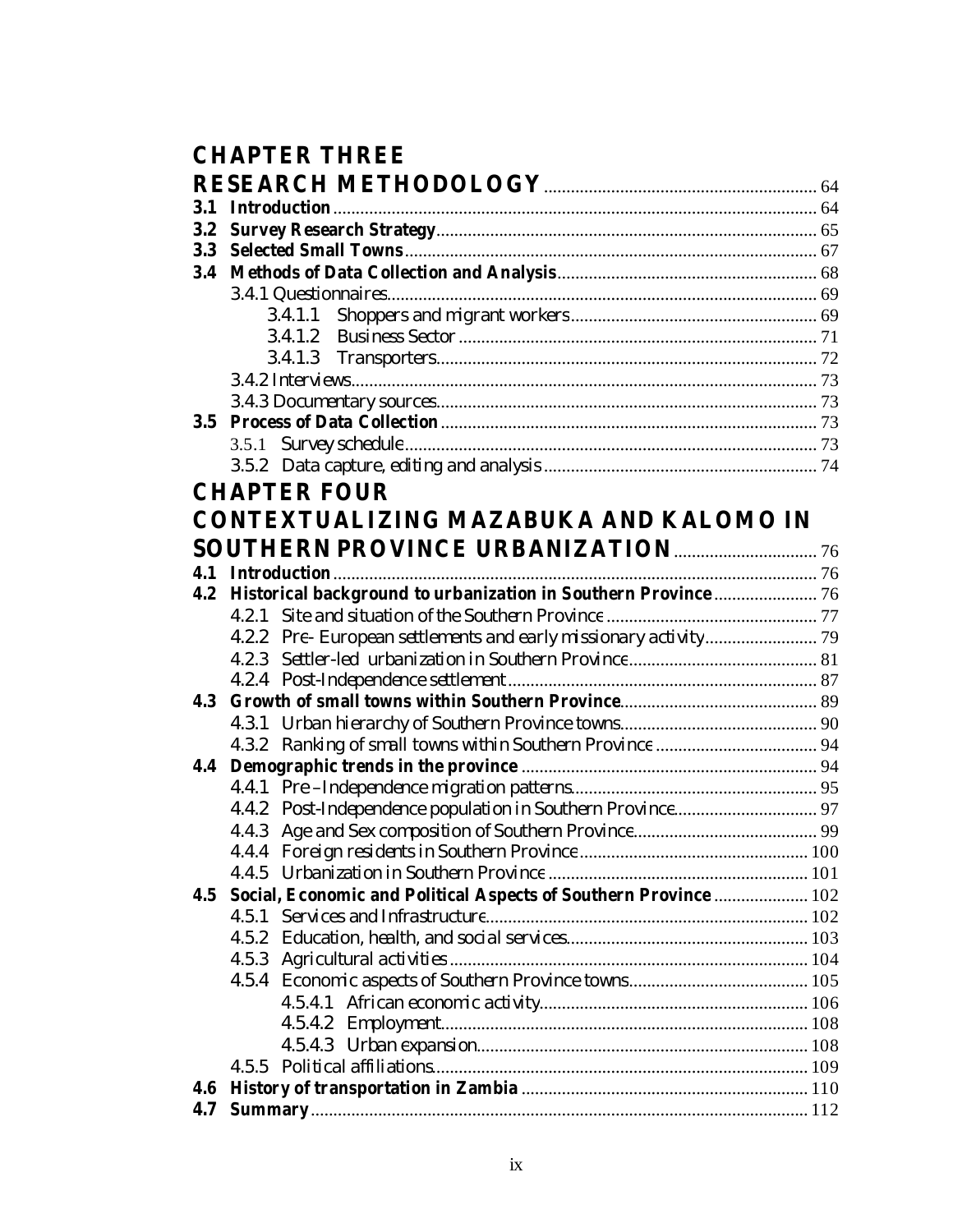|     | <b>CHAPTER FIVE</b>                                                   |  |
|-----|-----------------------------------------------------------------------|--|
|     | THE ORIGIN, GROWTH AND STRUCTURE OF                                   |  |
|     |                                                                       |  |
| 5.1 |                                                                       |  |
| 5.2 |                                                                       |  |
|     | 5.2.1 Urban functions in Mazabuka in the early nineteenth century 116 |  |
|     |                                                                       |  |
|     |                                                                       |  |
|     | 5.2.4 Demographic characteristics of Mazabuka town and district  122  |  |
|     |                                                                       |  |
|     | 5.3.1 Urban functions in Kalomo in the early nineteenth century  125  |  |
|     |                                                                       |  |
|     | 5.3.3                                                                 |  |
|     | 5.3.4 Demographic characteristics of Kalomo town district 130         |  |
|     | 5.4 Elements of the internal Structure of Mazabuka and Kalomo  131    |  |
|     | 5.4.1 Urban Morphology of Mazabuka and Kalomo towns 132               |  |
|     |                                                                       |  |
|     |                                                                       |  |
|     |                                                                       |  |
|     |                                                                       |  |
|     |                                                                       |  |
|     |                                                                       |  |
|     |                                                                       |  |
|     | <b>CHAPTER SIX</b>                                                    |  |
|     | <b>LOCAL GOVERNMENT ADMINISTRATION IN</b>                             |  |
|     |                                                                       |  |
|     |                                                                       |  |
| 6.2 |                                                                       |  |
|     | 6.2.1 Pre Independence Development of Local Governance 153            |  |
|     | 6.2.2 Post Independence Development of Local Governance  155          |  |
|     |                                                                       |  |
|     |                                                                       |  |
|     |                                                                       |  |
|     |                                                                       |  |
|     |                                                                       |  |
| 6.3 |                                                                       |  |
|     |                                                                       |  |
|     | 6.3.2                                                                 |  |
|     | 6.4 Local administrative structures in Mazabuka and Kalomo  171       |  |
|     | 6.4.1                                                                 |  |
|     |                                                                       |  |
|     |                                                                       |  |
| 6.5 |                                                                       |  |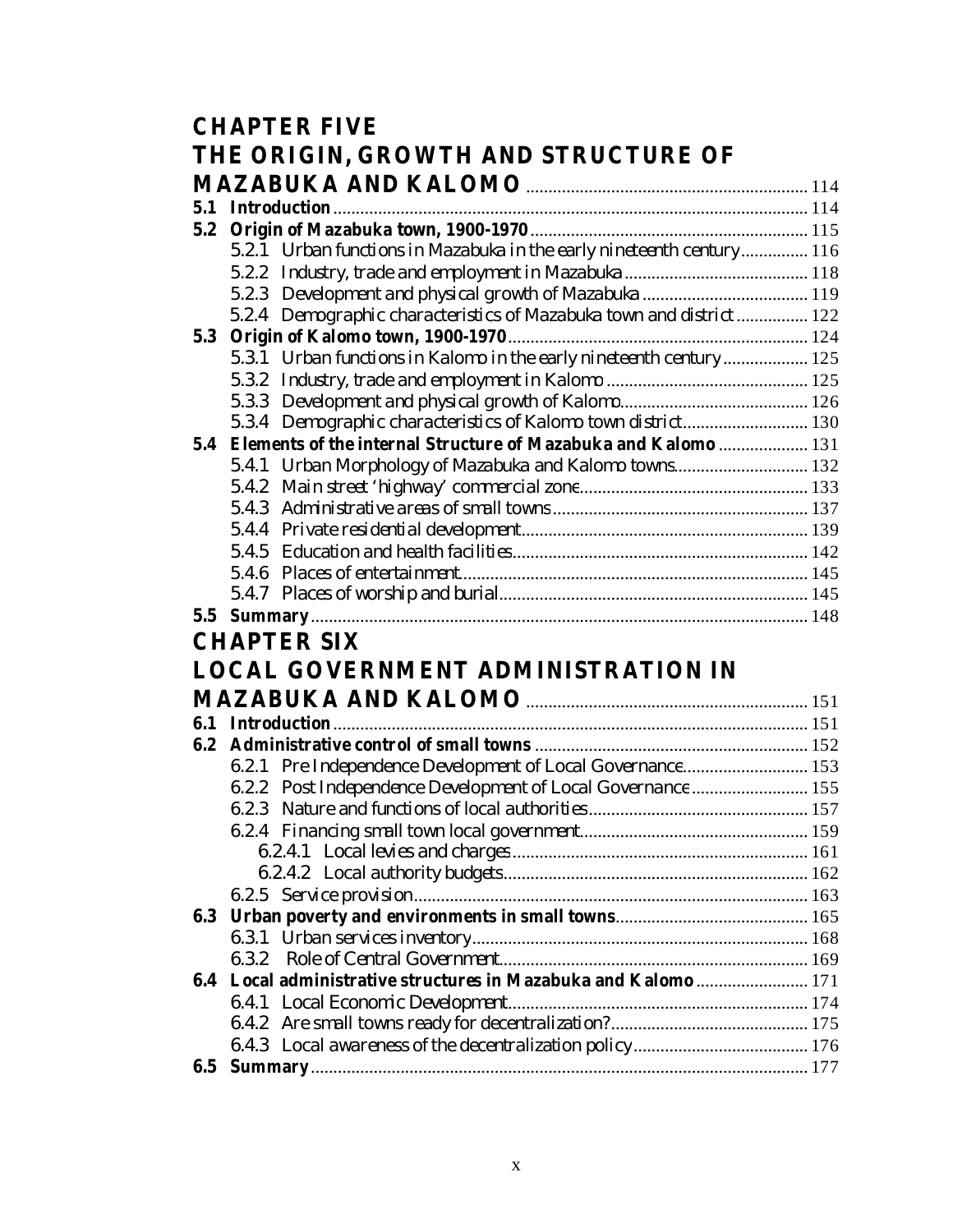| <b>CHAPTER SEVEN</b><br>DIVERSITY OF ECONOMIC ACTIVITIES IN THE |                |                                                                 |  |
|-----------------------------------------------------------------|----------------|-----------------------------------------------------------------|--|
|                                                                 |                |                                                                 |  |
|                                                                 |                |                                                                 |  |
|                                                                 |                |                                                                 |  |
|                                                                 | 7.2.1          |                                                                 |  |
| 7.3                                                             |                |                                                                 |  |
|                                                                 |                |                                                                 |  |
|                                                                 | 7.3.2          |                                                                 |  |
|                                                                 |                |                                                                 |  |
|                                                                 |                |                                                                 |  |
|                                                                 | 7.3.5          |                                                                 |  |
| 7.4                                                             |                |                                                                 |  |
|                                                                 | 7.4.1          |                                                                 |  |
|                                                                 | 7.4.2          |                                                                 |  |
|                                                                 |                |                                                                 |  |
|                                                                 |                |                                                                 |  |
|                                                                 | 7.4.5          |                                                                 |  |
|                                                                 | 7.4.6          |                                                                 |  |
|                                                                 |                |                                                                 |  |
|                                                                 | 7.4.8<br>7.4.9 |                                                                 |  |
| 7.5                                                             |                |                                                                 |  |
|                                                                 | 7.5.1          |                                                                 |  |
|                                                                 | 7.5.2          |                                                                 |  |
|                                                                 |                |                                                                 |  |
|                                                                 |                |                                                                 |  |
|                                                                 | 7.5.5          |                                                                 |  |
|                                                                 | 7.5.6          |                                                                 |  |
|                                                                 | 7.5.7          |                                                                 |  |
|                                                                 |                |                                                                 |  |
|                                                                 |                |                                                                 |  |
|                                                                 |                |                                                                 |  |
|                                                                 | 7.6.3          |                                                                 |  |
| 7.7                                                             |                |                                                                 |  |
|                                                                 | 7.7.1          |                                                                 |  |
|                                                                 | 7.7.2          |                                                                 |  |
|                                                                 | 7.7.3          |                                                                 |  |
|                                                                 | 7.7.4          |                                                                 |  |
|                                                                 | 7.7.5          |                                                                 |  |
|                                                                 | 7.7.6          |                                                                 |  |
|                                                                 |                |                                                                 |  |
| 7.8                                                             |                | Factors affecting urban growth and decline in the CBDs of small |  |
|                                                                 |                |                                                                 |  |
|                                                                 | 7.8.I          |                                                                 |  |
|                                                                 | 7.8.2          |                                                                 |  |
|                                                                 |                |                                                                 |  |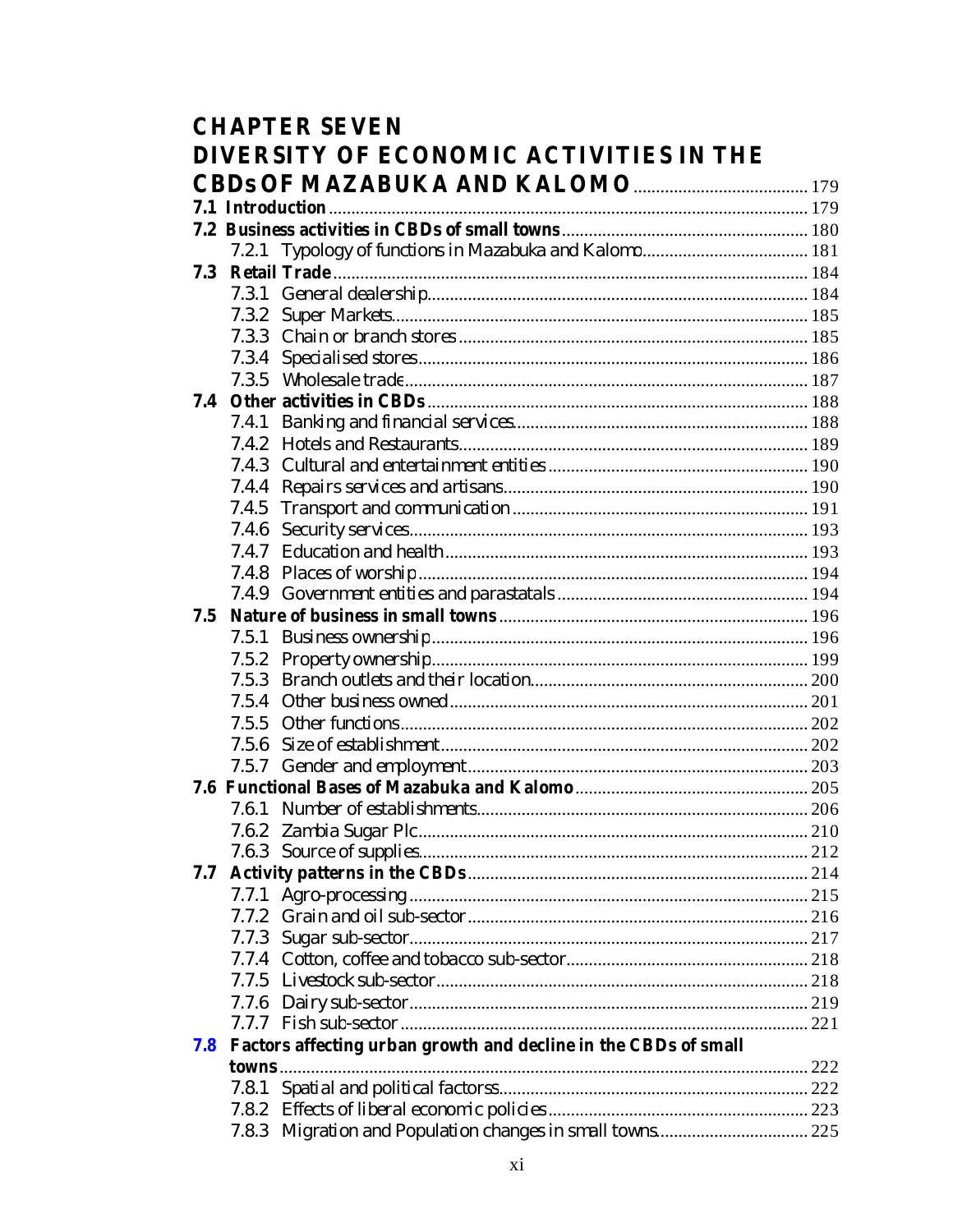|     |                | <b>CHAPTER EIGHT</b>                                                      |  |
|-----|----------------|---------------------------------------------------------------------------|--|
|     |                |                                                                           |  |
|     |                |                                                                           |  |
|     |                | 8.2 Selected social economic characteristics of shoppers in Mazabuka and  |  |
|     |                |                                                                           |  |
|     |                |                                                                           |  |
|     |                |                                                                           |  |
|     |                |                                                                           |  |
|     |                |                                                                           |  |
| 8.3 |                |                                                                           |  |
|     |                |                                                                           |  |
|     |                |                                                                           |  |
|     |                |                                                                           |  |
| 8.4 |                |                                                                           |  |
|     | 8.4.1          |                                                                           |  |
|     |                |                                                                           |  |
|     | 8.4.3          |                                                                           |  |
|     | 8.4.4          |                                                                           |  |
|     |                | 8.4.5 Frequency of visits to urban centres and transport availability 252 |  |
|     |                |                                                                           |  |
|     |                |                                                                           |  |
|     |                |                                                                           |  |
|     |                |                                                                           |  |
|     |                | 8.4.10 Factors impinging on shopper's travel to and from small towns  259 |  |
| 8.5 |                |                                                                           |  |
|     |                | 8.5.1 Movement for economic purposes in Mazabuka and Kalomo 261           |  |
|     |                |                                                                           |  |
|     |                |                                                                           |  |
|     |                |                                                                           |  |
|     |                |                                                                           |  |
|     |                | 8.5.6 The effects of industry on migration flows in small towns:          |  |
|     |                |                                                                           |  |
|     |                | 8.5.7 Mazabuka Municipal Council's lack of migrant policy 268             |  |
| 8.6 |                |                                                                           |  |
|     | 8.6.1<br>8.6.2 |                                                                           |  |
|     |                |                                                                           |  |
|     |                |                                                                           |  |
|     |                | <b>CHAPTER NINE</b>                                                       |  |
|     |                |                                                                           |  |
| 9.1 |                |                                                                           |  |
|     |                |                                                                           |  |
|     |                |                                                                           |  |
|     |                |                                                                           |  |
|     |                |                                                                           |  |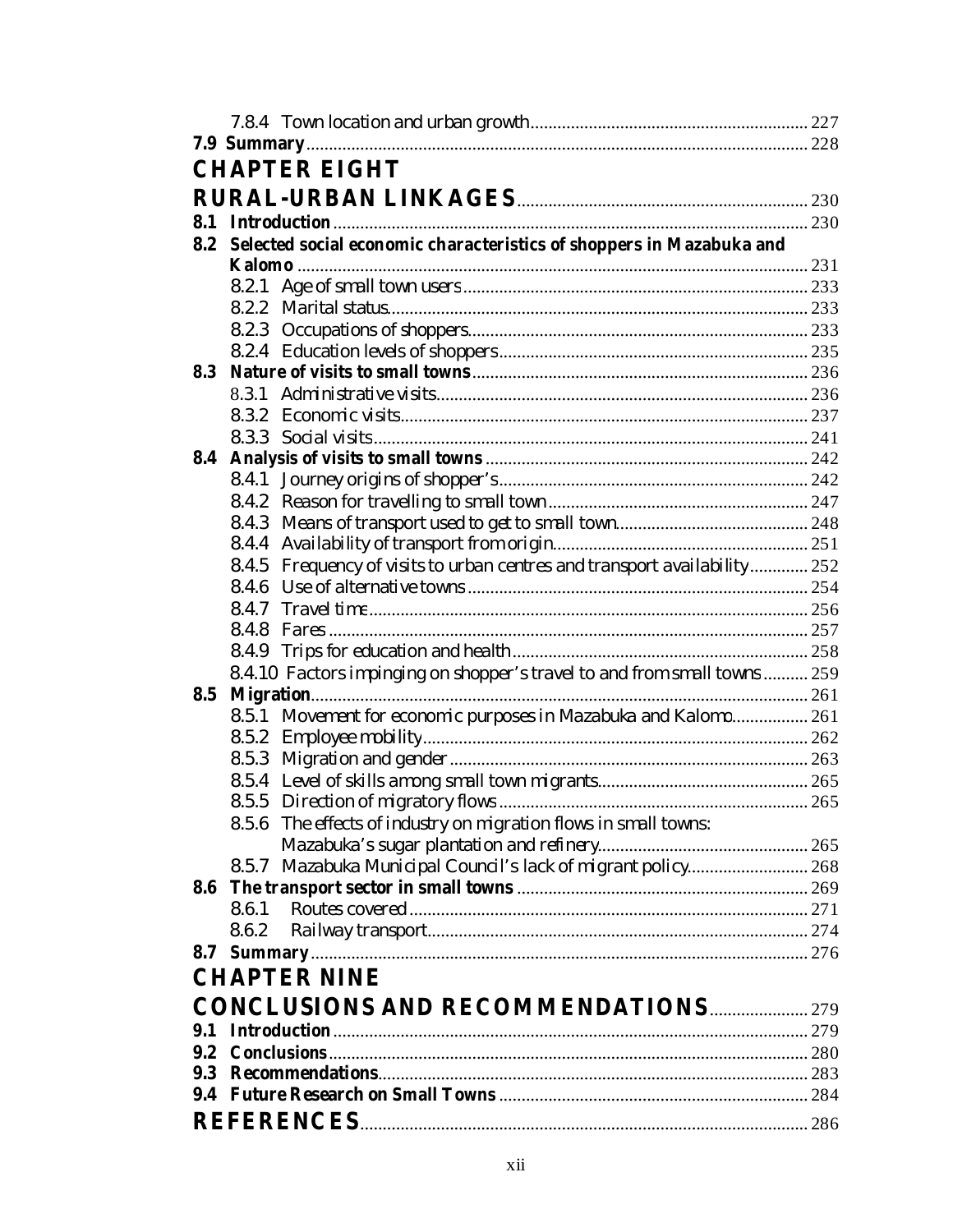# **APPENDICES**

| <b>APPENDIX II: INTERVIEW SCHEDULE - BUSINESS ENTITIES 341</b>  |  |
|-----------------------------------------------------------------|--|
| <b>APPENDIX III: INTERVIEW SCHEDULE - TRANSPORTERS  345</b>     |  |
| <b>APPENDIX IV: INTERVIEW SCHEDULE- MIGRANT WORKERS 348</b>     |  |
|                                                                 |  |
|                                                                 |  |
| <b>APPENDIX VII: FUNCTIONAL UNITS IN MAZABUKA AND KALOMO354</b> |  |
|                                                                 |  |
| <b>APPENDIX IXa: ROUTES COVERED BY TRANSPORTERS</b>             |  |
|                                                                 |  |
| <b>APPENDIX IXb: ROUTES COVERED BY TRANSPORTERS</b>             |  |
|                                                                 |  |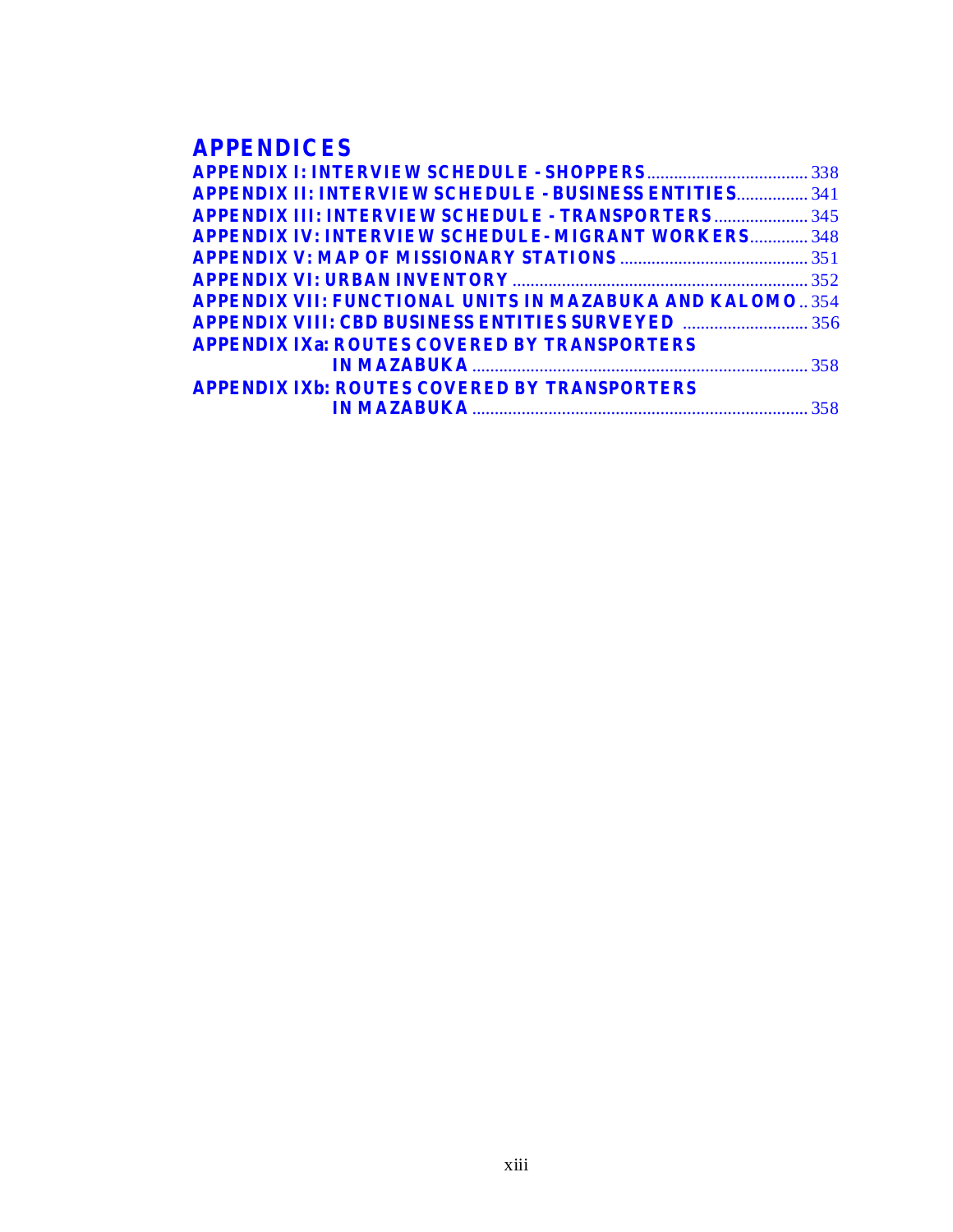### **LIST OF TABLES**

| 3.1 |                                                                            |  |
|-----|----------------------------------------------------------------------------|--|
| 4.1 |                                                                            |  |
| 4.2 | Population and Ranks of Urban Centres in Southern Province-1963-2000 93    |  |
| 4.3 |                                                                            |  |
| 4.4 | Distribution of Population (De jure) by District, Southern Province, 1980, |  |
|     |                                                                            |  |
| 4.5 |                                                                            |  |
| 4.6 |                                                                            |  |
| 5.1 |                                                                            |  |
| 5.2 |                                                                            |  |
| 6.1 | List of levies, fee and charges for Mazabuka and Kalomo: 2009  161         |  |
|     |                                                                            |  |
| 7.1 |                                                                            |  |
| 7.2 |                                                                            |  |
| 7.3 |                                                                            |  |
| 7.4 | Ownership of business premises in Mazabuka and Kalomo 199                  |  |
| 7.5 |                                                                            |  |
| 7.6 | Average Wages in Mazabuka and Kalomo CBDs: 2006-2008  205                  |  |
| 7.7 |                                                                            |  |
| 7.8 |                                                                            |  |
| 7.9 |                                                                            |  |
| 8.1 |                                                                            |  |
| 8.2 |                                                                            |  |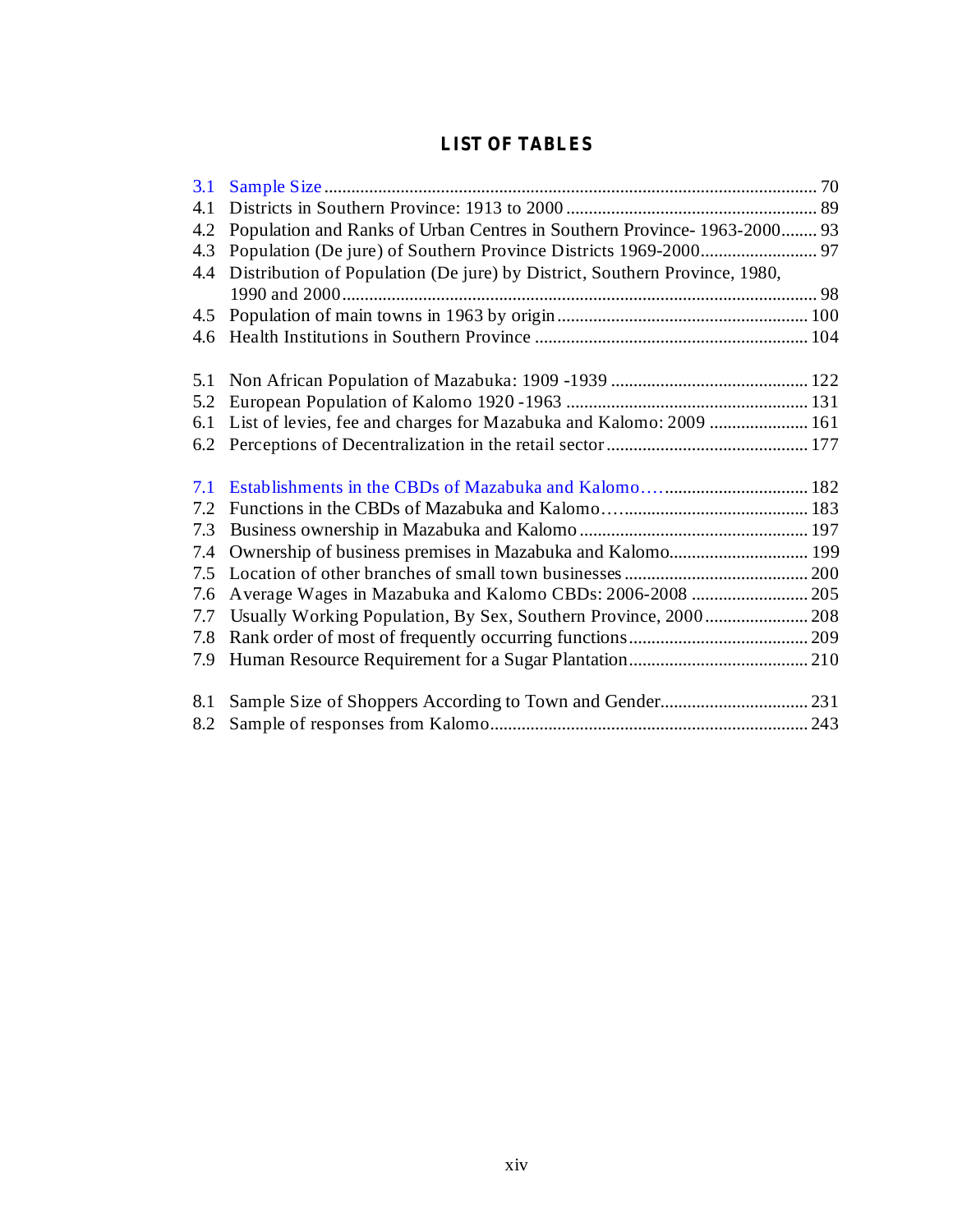### **LIST OF FIGURES**

| 1.1  |                                                                     |  |
|------|---------------------------------------------------------------------|--|
| 1.2  | <b>Positive Interactions with Small towns: Regional Development</b> |  |
|      |                                                                     |  |
| 1.3  | <b>Negative Interactions with Small towns: Regional Development</b> |  |
|      |                                                                     |  |
| 3.1  |                                                                     |  |
| 3.2  |                                                                     |  |
| 4.1  |                                                                     |  |
| 4.2  |                                                                     |  |
| 5.1  |                                                                     |  |
| 5.2  |                                                                     |  |
| 5.3  |                                                                     |  |
| 5.4  |                                                                     |  |
| 6.1  |                                                                     |  |
| 6.2  |                                                                     |  |
| 7.1  |                                                                     |  |
| 7.2  |                                                                     |  |
| 7.3  |                                                                     |  |
| 7.4  |                                                                     |  |
| 8.1  |                                                                     |  |
| 8.2  |                                                                     |  |
| 8.3  |                                                                     |  |
| 8.4  |                                                                     |  |
| 8.5  |                                                                     |  |
| 8.6  |                                                                     |  |
| 8.7  |                                                                     |  |
| 8.8  |                                                                     |  |
| 8.9  |                                                                     |  |
| 8.10 |                                                                     |  |
|      |                                                                     |  |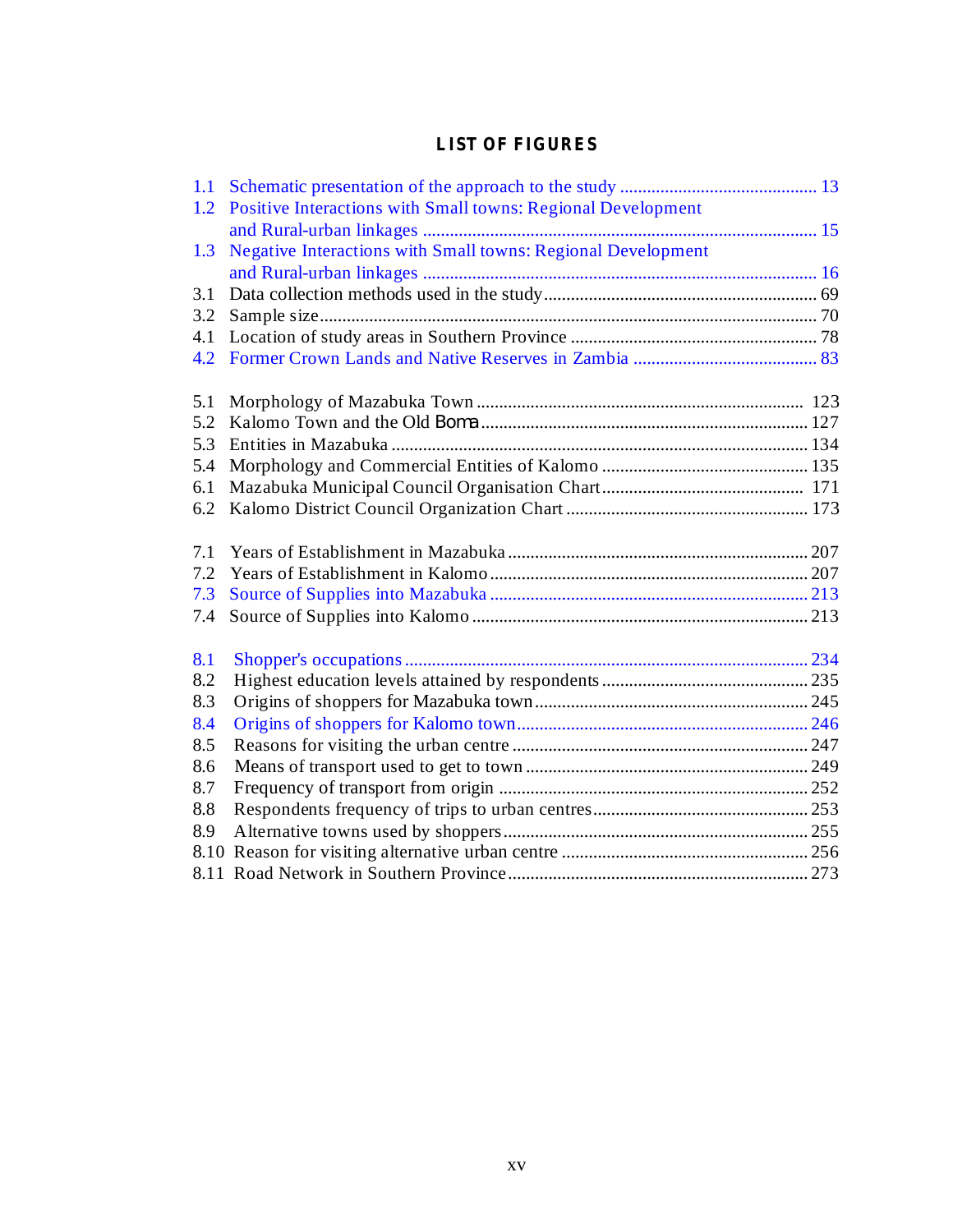# **LIST OF PLATES**

| 5.1  |                                                                |  |
|------|----------------------------------------------------------------|--|
| 5.2  |                                                                |  |
| 5.3  | The Commissioners house, Zambia's first European style house,  |  |
|      |                                                                |  |
| 5.4  |                                                                |  |
| 5.5  |                                                                |  |
| 5.6  |                                                                |  |
| 5.7  |                                                                |  |
| 5.8  |                                                                |  |
| 5.9  |                                                                |  |
| 5.10 |                                                                |  |
| 5.11 |                                                                |  |
| 5.12 |                                                                |  |
| 5.13 |                                                                |  |
| 5.14 |                                                                |  |
| 5.15 |                                                                |  |
| 5.16 |                                                                |  |
| 7.1  |                                                                |  |
| 7.2  |                                                                |  |
| 7.3  | Zambia State Insurance Building in Mazabuka, Galaba House  195 |  |
| 7.4  |                                                                |  |
| 8.1  |                                                                |  |
| 8.2  |                                                                |  |
| 8.3  |                                                                |  |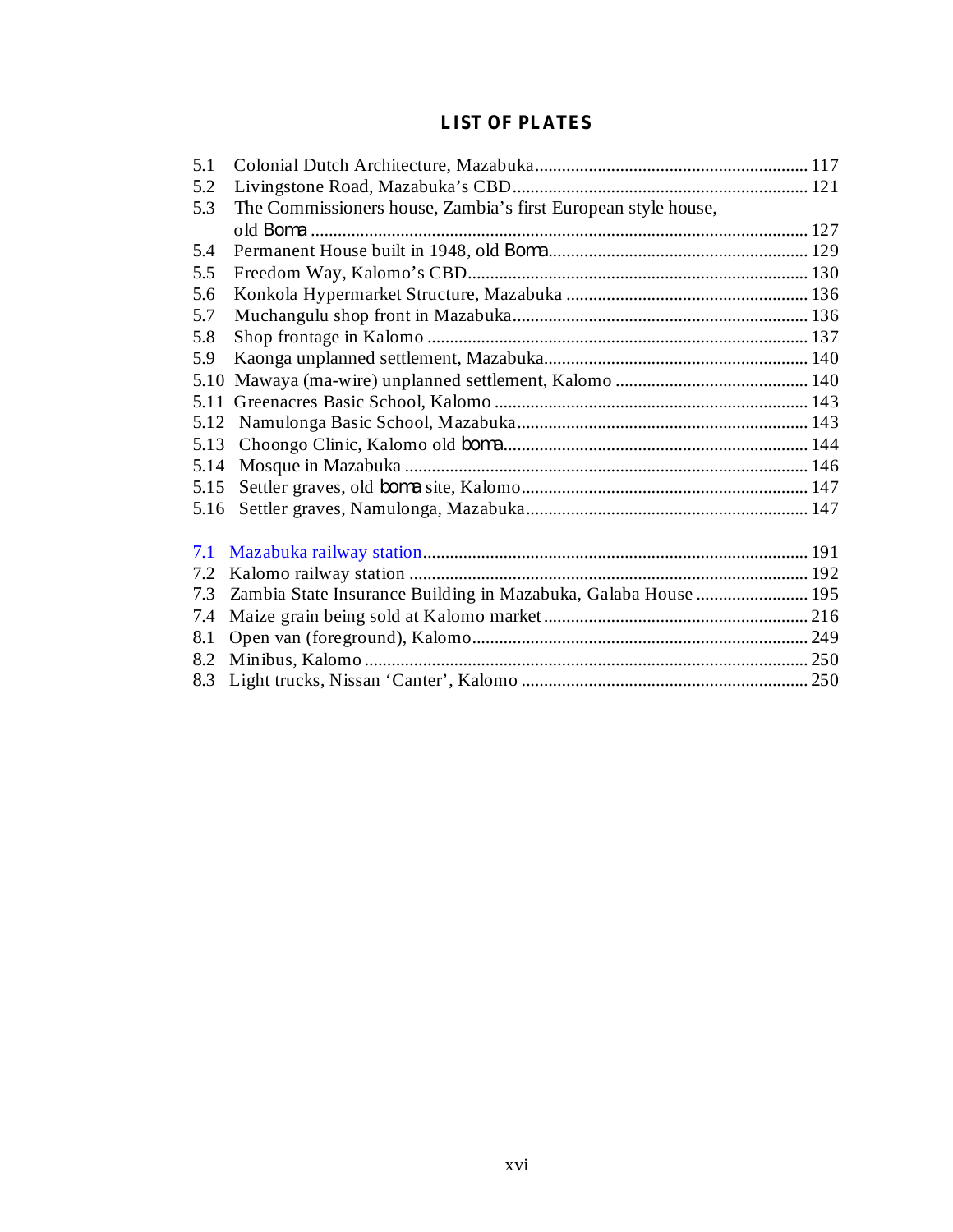# **LIST OF ABBREVIATIONS**

| <b>AMDC</b><br>African Management Development Centre<br><b>Action for Market Towns</b><br>AMT<br><b>ASIP</b><br><b>Agricultural Sector Investment Programme</b><br>ASL<br>Above Sea Level<br><b>ATM</b><br><b>Automated Teller Machine</b><br><b>CBD</b><br><b>Central Business District</b><br>CC<br>Council Chairman<br><b>CDE</b><br>Centre for Development and Enterprise<br><b>CPT</b><br><b>Central Place Theory</b><br>CS<br><b>Council Secretary</b><br>CSB<br>Cold Storage Board<br><b>CSO</b><br><b>Central Statistical Office</b><br><b>CSPR</b><br>Civil Society for Poverty Reduction<br><b>CTI</b><br><b>Community Transport Infrastructure</b><br><b>DISS</b><br>Department of Infrastructure and Support Services<br><b>DSA</b><br><b>District Situational Analysis</b><br>ECZ<br>Electoral Commission of Zambia<br><b>FDD</b><br>Forum for Democracy and Development<br><b>FDI</b><br>Foreign Direct Investment<br><b>FRA</b><br>Food Reserve Agency<br><b>FSP</b><br>Fertilizer Support Programme<br><b>GDRC</b><br><b>Global Development Research Centre</b><br><b>GMA</b><br>Game Management Area<br><b>Grain Marketing Board</b><br><b>GMB</b><br><b>Greenwich Mean Time</b><br><b>GMT</b><br>Government of the Republic of Zambia<br><b>GRZ</b><br>ID<br><b>Integrated Development</b><br><b>IDP</b><br><b>Integrated Development Programme</b><br>IDZ<br><b>Integrated Development Zone</b><br><b>International Financial Institution</b><br>IFI<br><b>IFPRI</b><br><b>International Food Policy Institute</b> |
|---------------------------------------------------------------------------------------------------------------------------------------------------------------------------------------------------------------------------------------------------------------------------------------------------------------------------------------------------------------------------------------------------------------------------------------------------------------------------------------------------------------------------------------------------------------------------------------------------------------------------------------------------------------------------------------------------------------------------------------------------------------------------------------------------------------------------------------------------------------------------------------------------------------------------------------------------------------------------------------------------------------------------------------------------------------------------------------------------------------------------------------------------------------------------------------------------------------------------------------------------------------------------------------------------------------------------------------------------------------------------------------------------------------------------------------------------------------------------------------------------------------------------------------|
|                                                                                                                                                                                                                                                                                                                                                                                                                                                                                                                                                                                                                                                                                                                                                                                                                                                                                                                                                                                                                                                                                                                                                                                                                                                                                                                                                                                                                                                                                                                                       |
|                                                                                                                                                                                                                                                                                                                                                                                                                                                                                                                                                                                                                                                                                                                                                                                                                                                                                                                                                                                                                                                                                                                                                                                                                                                                                                                                                                                                                                                                                                                                       |
|                                                                                                                                                                                                                                                                                                                                                                                                                                                                                                                                                                                                                                                                                                                                                                                                                                                                                                                                                                                                                                                                                                                                                                                                                                                                                                                                                                                                                                                                                                                                       |
|                                                                                                                                                                                                                                                                                                                                                                                                                                                                                                                                                                                                                                                                                                                                                                                                                                                                                                                                                                                                                                                                                                                                                                                                                                                                                                                                                                                                                                                                                                                                       |
|                                                                                                                                                                                                                                                                                                                                                                                                                                                                                                                                                                                                                                                                                                                                                                                                                                                                                                                                                                                                                                                                                                                                                                                                                                                                                                                                                                                                                                                                                                                                       |
|                                                                                                                                                                                                                                                                                                                                                                                                                                                                                                                                                                                                                                                                                                                                                                                                                                                                                                                                                                                                                                                                                                                                                                                                                                                                                                                                                                                                                                                                                                                                       |
|                                                                                                                                                                                                                                                                                                                                                                                                                                                                                                                                                                                                                                                                                                                                                                                                                                                                                                                                                                                                                                                                                                                                                                                                                                                                                                                                                                                                                                                                                                                                       |
|                                                                                                                                                                                                                                                                                                                                                                                                                                                                                                                                                                                                                                                                                                                                                                                                                                                                                                                                                                                                                                                                                                                                                                                                                                                                                                                                                                                                                                                                                                                                       |
|                                                                                                                                                                                                                                                                                                                                                                                                                                                                                                                                                                                                                                                                                                                                                                                                                                                                                                                                                                                                                                                                                                                                                                                                                                                                                                                                                                                                                                                                                                                                       |
|                                                                                                                                                                                                                                                                                                                                                                                                                                                                                                                                                                                                                                                                                                                                                                                                                                                                                                                                                                                                                                                                                                                                                                                                                                                                                                                                                                                                                                                                                                                                       |
|                                                                                                                                                                                                                                                                                                                                                                                                                                                                                                                                                                                                                                                                                                                                                                                                                                                                                                                                                                                                                                                                                                                                                                                                                                                                                                                                                                                                                                                                                                                                       |
|                                                                                                                                                                                                                                                                                                                                                                                                                                                                                                                                                                                                                                                                                                                                                                                                                                                                                                                                                                                                                                                                                                                                                                                                                                                                                                                                                                                                                                                                                                                                       |
|                                                                                                                                                                                                                                                                                                                                                                                                                                                                                                                                                                                                                                                                                                                                                                                                                                                                                                                                                                                                                                                                                                                                                                                                                                                                                                                                                                                                                                                                                                                                       |
|                                                                                                                                                                                                                                                                                                                                                                                                                                                                                                                                                                                                                                                                                                                                                                                                                                                                                                                                                                                                                                                                                                                                                                                                                                                                                                                                                                                                                                                                                                                                       |
|                                                                                                                                                                                                                                                                                                                                                                                                                                                                                                                                                                                                                                                                                                                                                                                                                                                                                                                                                                                                                                                                                                                                                                                                                                                                                                                                                                                                                                                                                                                                       |
|                                                                                                                                                                                                                                                                                                                                                                                                                                                                                                                                                                                                                                                                                                                                                                                                                                                                                                                                                                                                                                                                                                                                                                                                                                                                                                                                                                                                                                                                                                                                       |
|                                                                                                                                                                                                                                                                                                                                                                                                                                                                                                                                                                                                                                                                                                                                                                                                                                                                                                                                                                                                                                                                                                                                                                                                                                                                                                                                                                                                                                                                                                                                       |
|                                                                                                                                                                                                                                                                                                                                                                                                                                                                                                                                                                                                                                                                                                                                                                                                                                                                                                                                                                                                                                                                                                                                                                                                                                                                                                                                                                                                                                                                                                                                       |
|                                                                                                                                                                                                                                                                                                                                                                                                                                                                                                                                                                                                                                                                                                                                                                                                                                                                                                                                                                                                                                                                                                                                                                                                                                                                                                                                                                                                                                                                                                                                       |
|                                                                                                                                                                                                                                                                                                                                                                                                                                                                                                                                                                                                                                                                                                                                                                                                                                                                                                                                                                                                                                                                                                                                                                                                                                                                                                                                                                                                                                                                                                                                       |
|                                                                                                                                                                                                                                                                                                                                                                                                                                                                                                                                                                                                                                                                                                                                                                                                                                                                                                                                                                                                                                                                                                                                                                                                                                                                                                                                                                                                                                                                                                                                       |
|                                                                                                                                                                                                                                                                                                                                                                                                                                                                                                                                                                                                                                                                                                                                                                                                                                                                                                                                                                                                                                                                                                                                                                                                                                                                                                                                                                                                                                                                                                                                       |
|                                                                                                                                                                                                                                                                                                                                                                                                                                                                                                                                                                                                                                                                                                                                                                                                                                                                                                                                                                                                                                                                                                                                                                                                                                                                                                                                                                                                                                                                                                                                       |
|                                                                                                                                                                                                                                                                                                                                                                                                                                                                                                                                                                                                                                                                                                                                                                                                                                                                                                                                                                                                                                                                                                                                                                                                                                                                                                                                                                                                                                                                                                                                       |
|                                                                                                                                                                                                                                                                                                                                                                                                                                                                                                                                                                                                                                                                                                                                                                                                                                                                                                                                                                                                                                                                                                                                                                                                                                                                                                                                                                                                                                                                                                                                       |
|                                                                                                                                                                                                                                                                                                                                                                                                                                                                                                                                                                                                                                                                                                                                                                                                                                                                                                                                                                                                                                                                                                                                                                                                                                                                                                                                                                                                                                                                                                                                       |
|                                                                                                                                                                                                                                                                                                                                                                                                                                                                                                                                                                                                                                                                                                                                                                                                                                                                                                                                                                                                                                                                                                                                                                                                                                                                                                                                                                                                                                                                                                                                       |
|                                                                                                                                                                                                                                                                                                                                                                                                                                                                                                                                                                                                                                                                                                                                                                                                                                                                                                                                                                                                                                                                                                                                                                                                                                                                                                                                                                                                                                                                                                                                       |
|                                                                                                                                                                                                                                                                                                                                                                                                                                                                                                                                                                                                                                                                                                                                                                                                                                                                                                                                                                                                                                                                                                                                                                                                                                                                                                                                                                                                                                                                                                                                       |
|                                                                                                                                                                                                                                                                                                                                                                                                                                                                                                                                                                                                                                                                                                                                                                                                                                                                                                                                                                                                                                                                                                                                                                                                                                                                                                                                                                                                                                                                                                                                       |
|                                                                                                                                                                                                                                                                                                                                                                                                                                                                                                                                                                                                                                                                                                                                                                                                                                                                                                                                                                                                                                                                                                                                                                                                                                                                                                                                                                                                                                                                                                                                       |
| <b>IIED</b><br>International Institute for Environment and Development                                                                                                                                                                                                                                                                                                                                                                                                                                                                                                                                                                                                                                                                                                                                                                                                                                                                                                                                                                                                                                                                                                                                                                                                                                                                                                                                                                                                                                                                |
| International Labour Organization<br><b>ILO</b>                                                                                                                                                                                                                                                                                                                                                                                                                                                                                                                                                                                                                                                                                                                                                                                                                                                                                                                                                                                                                                                                                                                                                                                                                                                                                                                                                                                                                                                                                       |
| <b>IMF</b><br><b>International Monetary Fund</b>                                                                                                                                                                                                                                                                                                                                                                                                                                                                                                                                                                                                                                                                                                                                                                                                                                                                                                                                                                                                                                                                                                                                                                                                                                                                                                                                                                                                                                                                                      |
| <b>IMT</b><br><b>Intermediate Means of Transport</b>                                                                                                                                                                                                                                                                                                                                                                                                                                                                                                                                                                                                                                                                                                                                                                                                                                                                                                                                                                                                                                                                                                                                                                                                                                                                                                                                                                                                                                                                                  |
| <b>INDECO</b><br><b>Industrial Development Corporation</b>                                                                                                                                                                                                                                                                                                                                                                                                                                                                                                                                                                                                                                                                                                                                                                                                                                                                                                                                                                                                                                                                                                                                                                                                                                                                                                                                                                                                                                                                            |
| <b>IRDP</b><br><b>Integrated Rural Development Programme</b>                                                                                                                                                                                                                                                                                                                                                                                                                                                                                                                                                                                                                                                                                                                                                                                                                                                                                                                                                                                                                                                                                                                                                                                                                                                                                                                                                                                                                                                                          |
| <b>JICA</b><br>Japan International Cooperation Agency                                                                                                                                                                                                                                                                                                                                                                                                                                                                                                                                                                                                                                                                                                                                                                                                                                                                                                                                                                                                                                                                                                                                                                                                                                                                                                                                                                                                                                                                                 |
| <b>KDC</b><br>Kalomo District Council                                                                                                                                                                                                                                                                                                                                                                                                                                                                                                                                                                                                                                                                                                                                                                                                                                                                                                                                                                                                                                                                                                                                                                                                                                                                                                                                                                                                                                                                                                 |
| <b>KDSA</b><br>Kalomo District: Situational Analysis                                                                                                                                                                                                                                                                                                                                                                                                                                                                                                                                                                                                                                                                                                                                                                                                                                                                                                                                                                                                                                                                                                                                                                                                                                                                                                                                                                                                                                                                                  |
| <b>LED</b><br><b>Local Economic Development</b>                                                                                                                                                                                                                                                                                                                                                                                                                                                                                                                                                                                                                                                                                                                                                                                                                                                                                                                                                                                                                                                                                                                                                                                                                                                                                                                                                                                                                                                                                       |
| <b>LINTCO</b><br>Lint Company                                                                                                                                                                                                                                                                                                                                                                                                                                                                                                                                                                                                                                                                                                                                                                                                                                                                                                                                                                                                                                                                                                                                                                                                                                                                                                                                                                                                                                                                                                         |
| Ministry of Agriculture and Cooperatives<br><b>MACO</b>                                                                                                                                                                                                                                                                                                                                                                                                                                                                                                                                                                                                                                                                                                                                                                                                                                                                                                                                                                                                                                                                                                                                                                                                                                                                                                                                                                                                                                                                               |
| Mukwela Assisted Tenants Scheme<br><b>MATS</b>                                                                                                                                                                                                                                                                                                                                                                                                                                                                                                                                                                                                                                                                                                                                                                                                                                                                                                                                                                                                                                                                                                                                                                                                                                                                                                                                                                                                                                                                                        |
| <b>MCDSS</b><br>Ministry of Community Development Social Services                                                                                                                                                                                                                                                                                                                                                                                                                                                                                                                                                                                                                                                                                                                                                                                                                                                                                                                                                                                                                                                                                                                                                                                                                                                                                                                                                                                                                                                                     |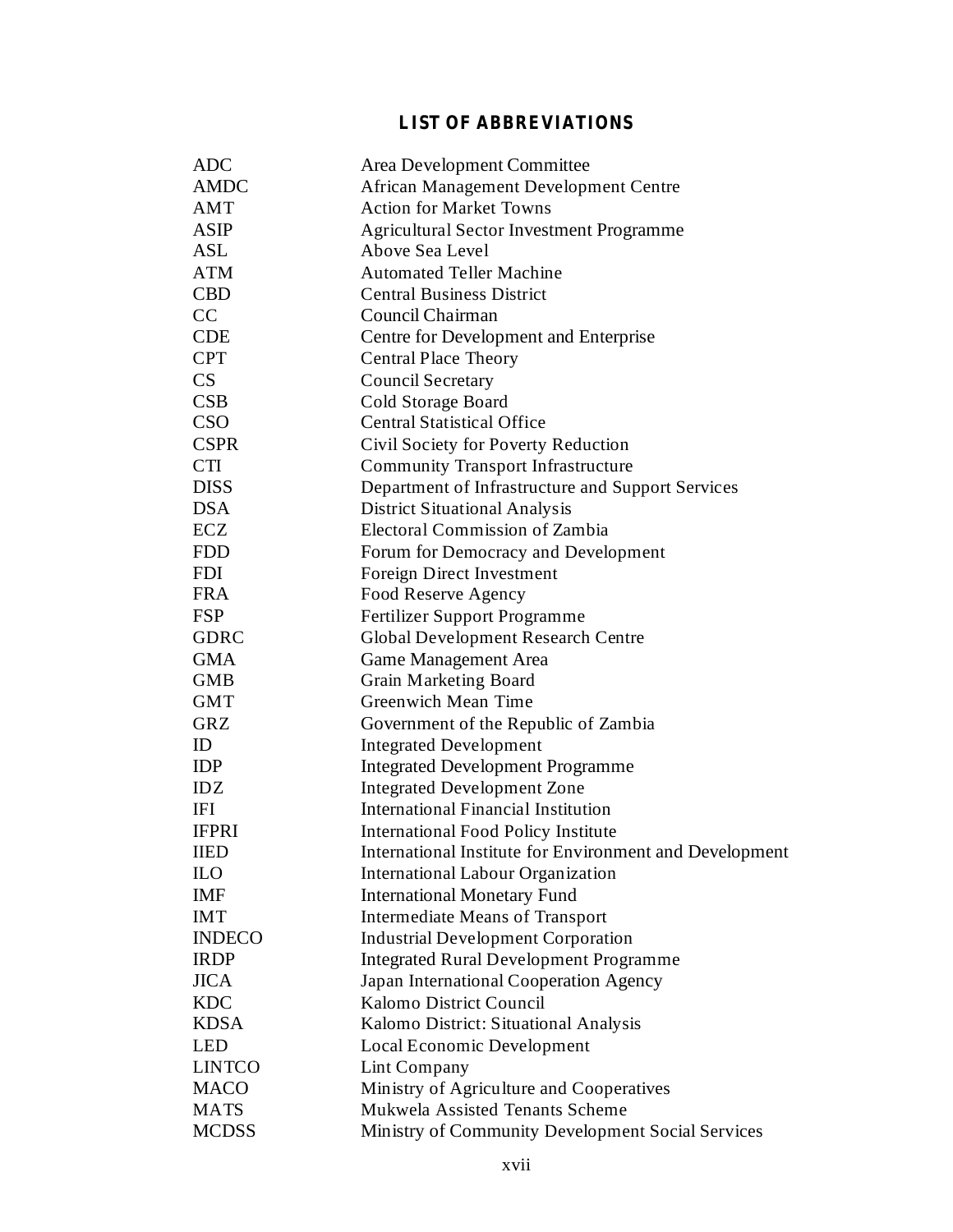| <b>MDSA</b>    | Mazabuka District Situational Analysis                |
|----------------|-------------------------------------------------------|
| <b>MIDP</b>    | Mazabuka Integrated Development Plan                  |
| <b>MLGH</b>    | Ministry of Local Government and Housing              |
| <b>MMB</b>     | Mazabuka Management Board                             |
| <b>MMC</b>     | Mazabuka Municipal Council                            |
| <b>MMD</b>     | Movement for Multi-Party Democracy                    |
| <b>MOE</b>     | Ministry of Education                                 |
| <b>MOF</b>     | Ministry of Finance                                   |
| <b>MOH</b>     | Ministry of Health                                    |
| <b>MTENR</b>   | Ministry of Tourism Environment and Natural Resources |
| <b>NAZ</b>     | National Archives of Zambia                           |
| <b>NDP</b>     | National Development Plan                             |
| <b>NERP</b>    | New Economic Recovery Plan                            |
| <b>NGO</b>     | Non Governmental Organization                         |
| <b>NIEC</b>    | National Import and Export Corporation                |
| <b>NPF</b>     | <b>National Pension Fund</b>                          |
| <b>NRB</b>     | <b>National Roads Board</b>                           |
| <b>NRC</b>     | <b>National Research Council</b>                      |
| <b>NRFA</b>    | National Road Fund Agency                             |
| <b>NRIDC</b>   | Northern Rhodesia Industrial Development Corporation  |
| <b>OECD</b>    | Organisation for Economic Corporation and Development |
| <b>OSP</b>     | <b>Outgrower Support Programme</b>                    |
| PF             | <b>Patriotic Front</b>                                |
| PRSP           | <b>Poverty Reduction Strategy Papers</b>              |
| <b>PSC</b>     | <b>Public Service Commission</b>                      |
| <b>RDA</b>     | Road Development Agency                               |
| <b>RDC</b>     | <b>Resident Development Committee</b>                 |
| <b>RSA</b>     | Republic of South Africa                              |
| <b>RSZ</b>     | Railway Systems of Zambia                             |
| <b>ROADSIP</b> | Road Sector Investment Programme                      |
| <b>RTSA</b>    | Road Transport and Safety Agency                      |
| SAG            | <b>Sector Advisory Group</b>                          |
| SAP            | <b>Structural Adjustment Program</b>                  |
| <b>SCP</b>     | <b>Sustainable Cities Programme</b>                   |
| <b>SDA</b>     | Seventh Day Adventist                                 |
| <b>SDR</b>     | <b>Special Drawing Rights</b>                         |
| <b>SEI</b>     | <b>Stockholm Environment Institute</b>                |
| <b>SIAS</b>    | Scandinavian Institute of African Studies             |
| <b>SNDP</b>    | <b>Second National Development Plan</b>               |
| SPCMU          | Southern Province Co-operative and Marketing Union    |
| <b>SPSS</b>    | <b>Statistical Package for Social Sciences</b>        |
| <b>SRP</b>     | <b>Social Recovery Project</b>                        |
| <b>TBZ</b>     | Tobacco Board of Zambia                               |
| <b>TC</b>      | <b>Town Clerk</b>                                     |
| <b>TDAU</b>    | <b>Technical Development Advisory Unit</b>            |
| <b>TNDP</b>    | Third National Development Plan                       |
| <b>UDI</b>     | Unilateral Declaration of Independence                |
| <b>UFRD</b>    | <b>Urban Functions in Rural Development</b>           |
|                |                                                       |